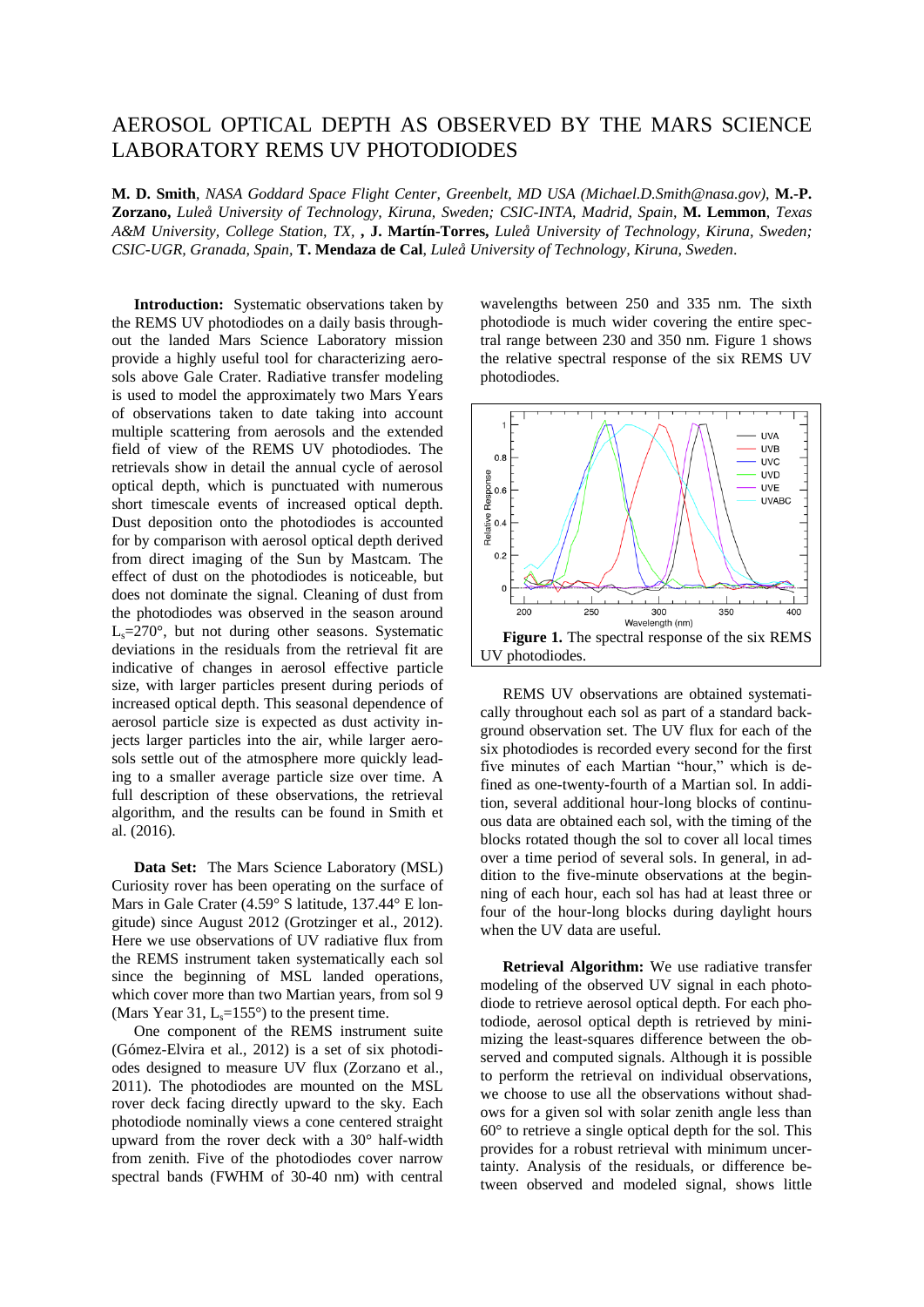systematic variation with local time caused by changes in aerosol optical depth within a sol.

The UV radiation observed by REMS comes from a combination of the direct solar beam (when the Sun is within the field of view) and the diffuse field of light scattered into the field of view by atmospheric aerosols (e.g., Zorzano and Córdoba-Jabonero, 2007; Zorzano et al., 2009). At these wavelengths, thermal radiation is negligible, and the observed signal does not depend on atmospheric temperature, surface temperature, or other surface properties.

To properly model the extended field of view and wavelength coverage of the REMS UV photodiodes, we compute the upward-looking radiance as viewed by the rover for a grid of zenith angle and azimuth angles in rover coordinates for each 5 nm wavelength between 200 and 400 nm. The spatial grid covers zenith angles from  $0^{\circ}$  to  $70^{\circ}$  in  $1^{\circ}$  increments, and azimuths from  $0^{\circ}$  to 359° in 1° increments. These are convolved with both the spectral response and the spatial response for each filter and integrated to find the total observed flux. The photodiode spectral response exhibits a weak dependence on instrument temperature with peak responses shifting to longer wavelengths at higher temperatures (Gómez-Elvira et al., 2012). This known temperature dependence is taken account of in the computation using the measured instrument temperature recorded by REMS.

Over time, dust settled onto the REMS UV photodiodes partially blocking their fields of view. We model this using a multiplicative factor that is a function of time (Fig. 2). This dust fallout calibration factor is determined using the set of derivations of aerosol optical depth obtained from direct imaging of the Sun by the Mastcam camera (e.g., Lemmon et al., 2015). These Mastcam measurements are nominally taken every three to seven sols and are of very high quality because of the direct nature of the observation.



**Figure 2.** The multiplicative dust fallout calibration factor derived for each Mastcam image of the Sun (black points), and the smoothed representation (red line) that is used in the retrieval.

**Results:** Here we present results for the retrieval of aerosol optical depth from the REMS UV observations. The retrievals presented here cover approximately two Martian years of observations, from sols 9 to 1293 (MY 31, L<sub>s</sub>=155° to MY 33, L<sub>s</sub>=128°) including two full dust storm seasons. Aerosol optical depths are referenced to a wavelength of 880 nm, consistent with previously published values derived from direct imaging of the Sun (e.g., Lemmon et al., 2004; 2015).

Figure 3 shows the retrieved aerosol optical depths as a function of L<sup>s</sup> . For clarity, only retrievals from the UVA, UVB, and UVE photodiodes are shown. Retrievals from the other three photodiodes are similar but have somewhat higher noise. The overall pattern as a function of season  $(L<sub>s</sub>)$  is similar to what has been observed before by both orbiters (e.g., Smith et al., 2004; Smith 2009; McCleese et al., 2010; Kass et al., 2016) and rovers (e.g., Lemmon et al., 2004; 2015; Smith et al., 2006) for years without a global-scale dust storm.



**Figure 3.** Comparison of the retrieved aerosol optical depth from the REMS UVA, UVB, and UVE photodiodes (black, red, and blue lines, respectively) with the aerosol optical depth derived from direct imaging of the Sun by Mastcam (green points). The overall seasonal cycle is punctuated by numerous significant increases in optical depth on short timescales that are often not characterized by Mastcam.

**Short Timescale Variations in Daily Optical Depth:** Figure 3 compares in detail the aerosol optical depth retrieved from the daily REMS UV photodiode observations against the periodic Mastcam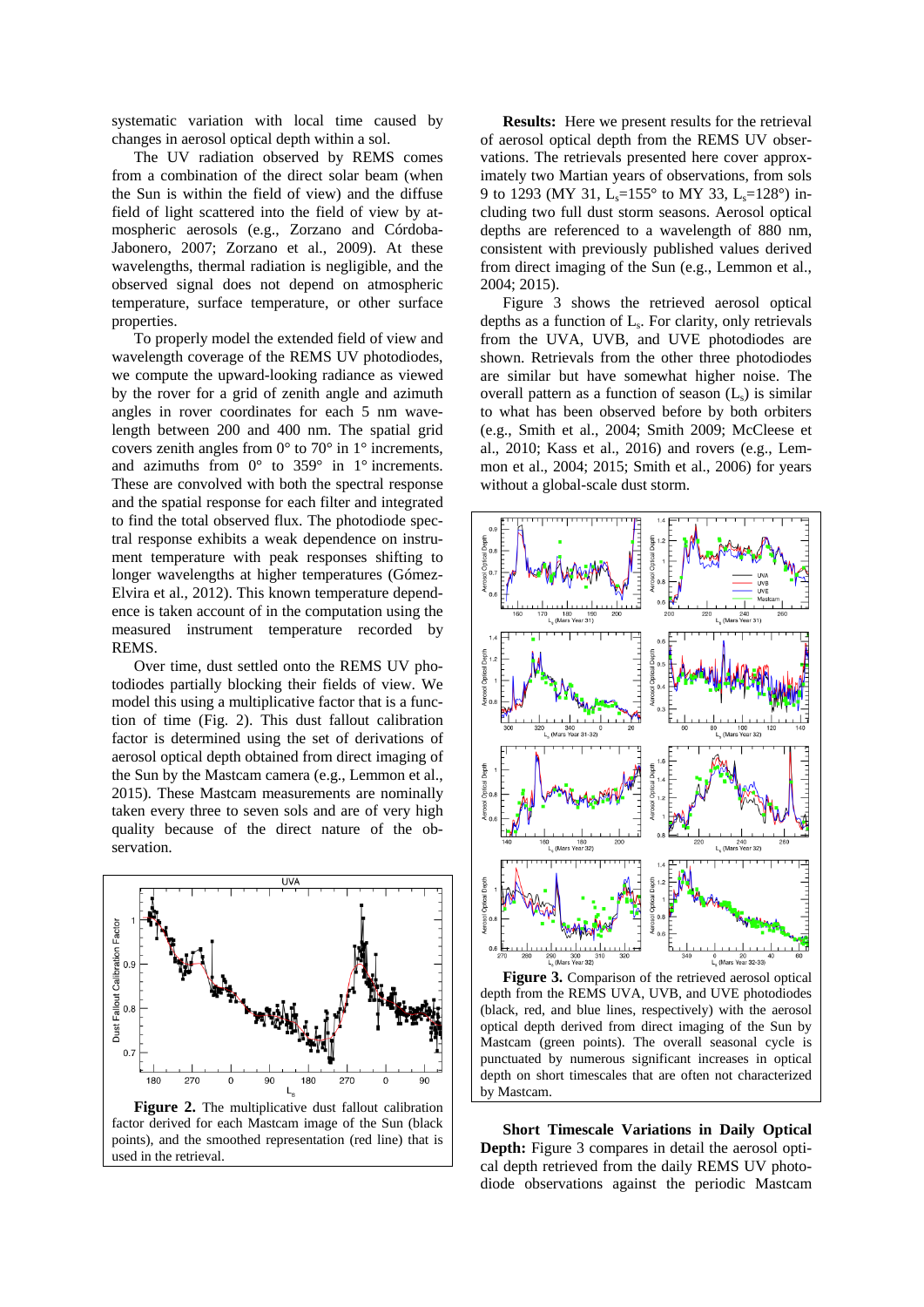images of the Sun. The high correlation between the three REMS UV retrievals shown argues for the validity of many of the small, short-timescale variations seen in the time series. Even when the retrieved optical depths from the three UV photodiodes diverge somewhat (e.g., MY 32,  $L_s = 240^\circ - 250^\circ$ ) the sol-tosol pattern in the retrievals remains the same.

It is clear that in numerous cases short-lived increases in aerosol optical depth lasting only one to three sols were completely missed by the Mastcam measurements. Prominent examples during MY 31 are at  $L_s = 160^\circ$ , 304°, 310°, and 335°. Examples during MY 32 are at  $L_s = 87^\circ$ , 156°, 237°, and 292°. At other times, Mastcam measurements showed increased optical depth, but the REMS UV retrievals "fill in" the gaps providing much greater detail about the evolution of the dust storms, for example at MY 31,  $L_s = 210^\circ$  and 320°, and throughout the MY 32,  $L_s = 330^\circ - 350^\circ$  period. In one case, an isolated Mastcam measurement that produced what might have been considered an anomalously high value at MY 32,  $L_s = 263^\circ$  is confirmed by the REMS UV retrievals to have been a real short-lived increase in optical depth. In a few cases, the REMS UV retrievals are able to fill in abnormally long gaps in the Mastcam record, such as MY 31,  $L_s = 293^\circ - 314^\circ$ , MY 32, L<sub>s</sub>=12°–27°, and MY 32, L<sub>s</sub>=352° to MY 33, L<sub>s</sub>=4°. Each of those gaps in the Mastcam record of aerosol optical depth lasted more than three weeks. It is important to note that REMS was able to continue recording its hourly background observations even during the communication blackout period around solar conjunction, which was the cause of the first and last of the long gaps in the Mastcam record noted above.

The frequency of the short-lived increases in aerosol optical depth as a function of season is shown as the blue line in Fig. 4. An event is counted if the aerosol optical depth is more than 0.05 greater than a running average  $5^\circ$  of  $L_s$  wide. Although they can happen at any time of year, these short-timescale events are most common during the perihelion season ( $L<sub>s</sub>=180^{\circ}-360^{\circ}$ ) when overall dust optical depth is greatest. Indeed, none of the largest of these events with aerosol optical depth more than 0.10 greater than the running average have been observed during  $L_s = 0^\circ - 135^\circ$ . The fact that 23 of these short-lived increases in aerosol optical depth were observed per Mars Year, with many lasting just 2–3 sols, underscores the importance of the daily record of aerosol optical depth enabled by the REMS UV observations.

Figure 4 also compares the rate and seasonal dependence of short-lived increases in aerosol optical depth with those observed in the daily record from the *Spirit* and *Opportunity* rovers obtained using direct Pancam imaging of the Sun (Lemmon et al., 2004; 2015). There are significant differences between the three rovers. The seasonal dependence at *Opportunity* (Meridiani Planum) has a similar annual rate than at *Curiosity*, but there are more events earlier in the year  $(L_s=90^\circ-180^\circ)$ . The seasonal dependence at *Spirit* (Gusev Crater) is markedly different with a lower overall rate except for a large spike in activity during the season  $L_s = 135^\circ - 180^\circ$ .



Mars Year in a given bin of  $45^{\circ}$  of  $L_s$ . The upper panel shows the number of events with aerosol optical depth greater than 0.05 above the background level. The lower panel shows the number of events with aerosol optical depth greater than 0.10 above the background level.

**Seasonal Dependence of Aerosol Size:** Figure 5 shows the fractional residual for each individual REMS observation for the UVA, UVB, and UVE photodiodes for all sols. The fits are generally excellent, with fractional residuals (defined here as the observed signal minus the computed signal divided by the computed signal) less than a couple percent (i.e., green color in Fig. 5). However, at times there are systematic deviations in the fits on the order of 10–20%. These residuals are persistent over many sols and occur at consistent local times from sol to sol. There is also a high degree of correlation between the patterns in the residuals for the three photodiodes shown, which argues that the residuals are caused by a real physical effect not modeled by our initial assumptions.

The likely cause for the residuals is that the aerosol physical properties are not constant for all seasons and local times as we have assumed. The change in the aerosol physical properties could be a change in the composition (i.e., the relative mixing